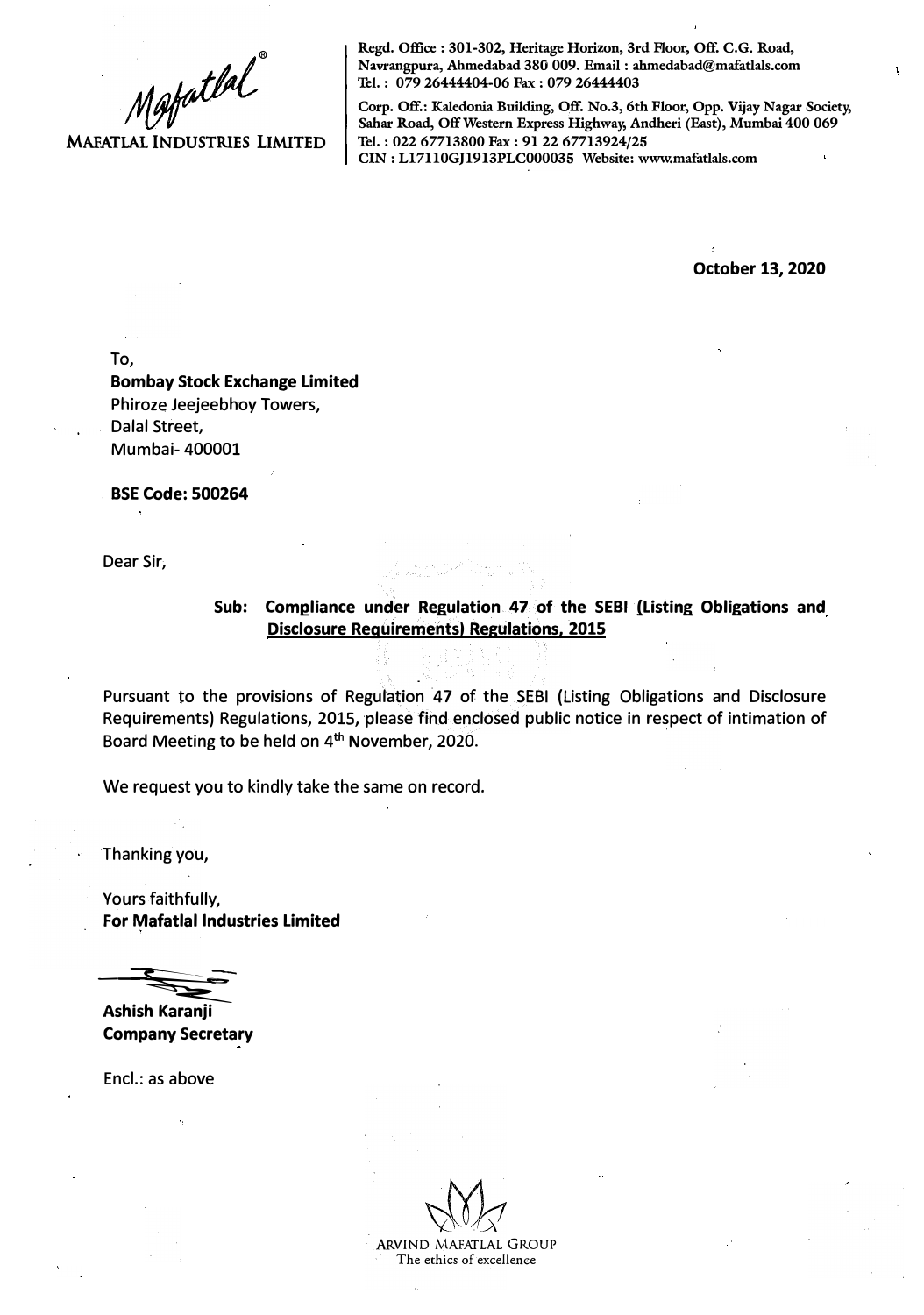**FINANCIAL EXPRESS** 



TUESDAY, OCTOBER 13, 2020

ECONOMY